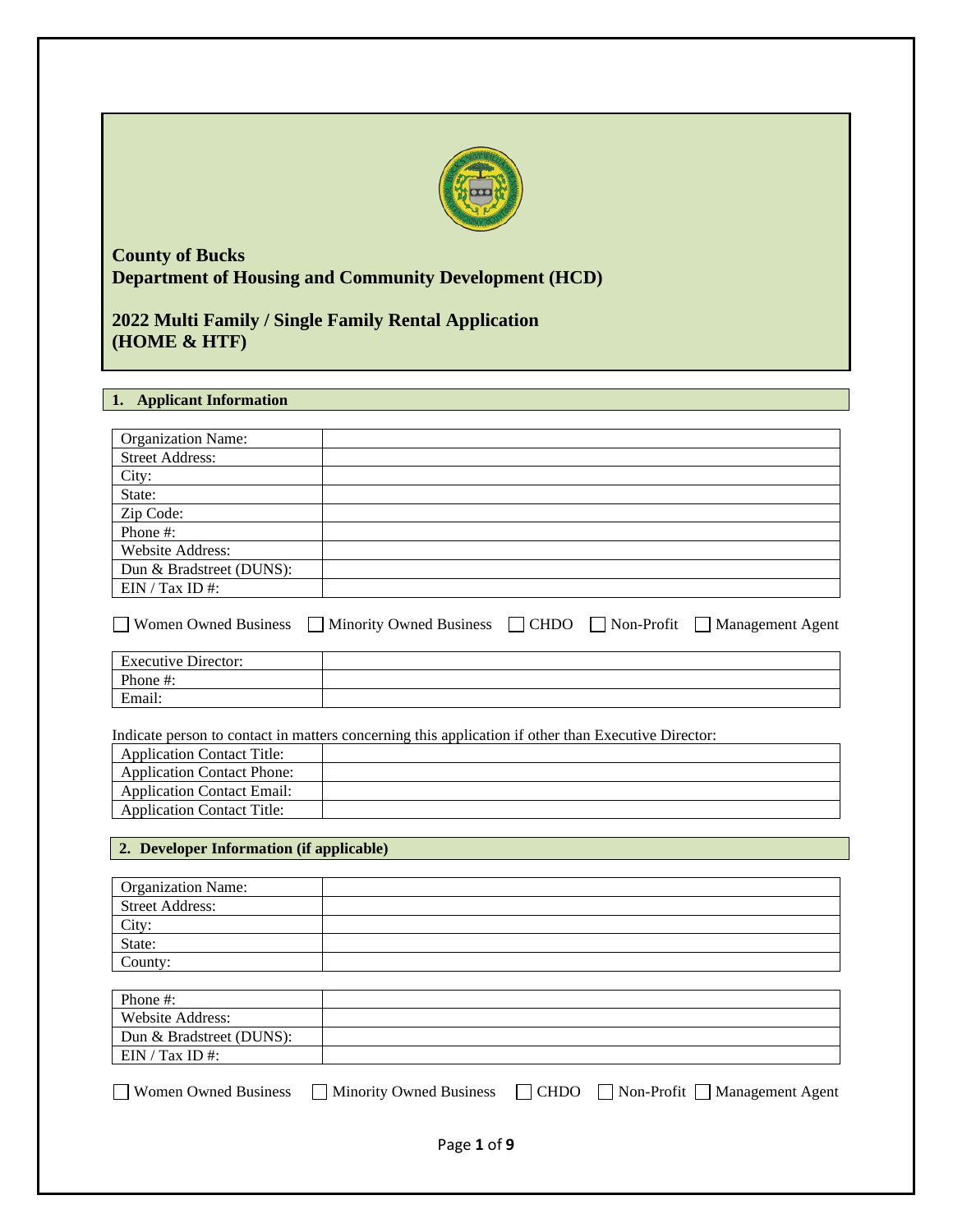#### **3. Project Identification**

| Project Name:                  |  |
|--------------------------------|--|
| Project Address:               |  |
| City:                          |  |
| Zip Code:                      |  |
| Parcel Number(s):              |  |
| Census Tract:                  |  |
| Census Block No.               |  |
| Is the site located in an area |  |
| that may have historical or    |  |
| archeological value?           |  |
| Are there any buildings to be  |  |
| rehabilitated or demolished    |  |
| that are 50 or more years old? |  |

#### **Ownership:**

Does the applicant currently own the property?  $\Box$  yes  $\Box$  no

If yes, when was the property purchased? \_\_\_\_\_\_\_\_\_\_\_\_\_\_\_\_ If no, has the applicant entered into an Agreement of Sale on the property?  $\Box$  yes (provide copy)  $\Box$  no If no, who is the current owner of the property?  $\Box$ 

#### **Project Type:**

New Construction

- Acquisition, is the structure currently occupied?  $\Box$  yes  $\Box$  no
	- If Acquisition, Rehabilitation or Preservation, was the structure built prior to January 1, 1978:  $\Box$  yes  $\Box$  no If yes, has a Lead Based Paint Assessment been completed on the structure?  $\Box$  yes  $\Box$  no If yes, provide copy of the Lead Based Assessment report.

Rehabilitation, is the structure currently occupied?  $\Box$  yes  $\Box$  no  $\Box$  Preservation, is the structure currently occupied?  $\Box$  yes  $\Box$  no

This application is not applicable for the following Project Types. If your organization is applying for any one of the following project types, complete Sections 1 and 2 only and submit with a letter to HCD requesting consideration of funding, amount of funding requested and a brief description of the project. HCD representatives will contact your organization to discuss the project in further detail.

Nonprofit Operating and Capacity Building Assistance

Acquisition and Development of Non-Congregate Shelter

#### **Building Type:**

| Single Family Detached, number of units: ______; cost per square foot: ________                                                                            |
|------------------------------------------------------------------------------------------------------------------------------------------------------------|
| □ Duplex, Number of units: ______; cost per square foot: _________                                                                                         |
| Townhome(s), number of units: _______; cost per square foot: ______                                                                                        |
| □ Condominium(s), number of units: ______; cost per square foot: _____                                                                                     |
| Manufactured Housing, number of units: _____; cost per square foot:                                                                                        |
| Low-Rise (2 or 3 stories with one or more elevator), number of units: ______; cost per square foot: ______                                                 |
| Mid-Rise (4 to 6 stories with one or more elevator), number of units: ______; cost per square foot: _______________________________; cost per square foot: |
| High-Rise (7 or more stories with one or more elevator), number of units: ____; cost per square foot: _____                                                |
|                                                                                                                                                            |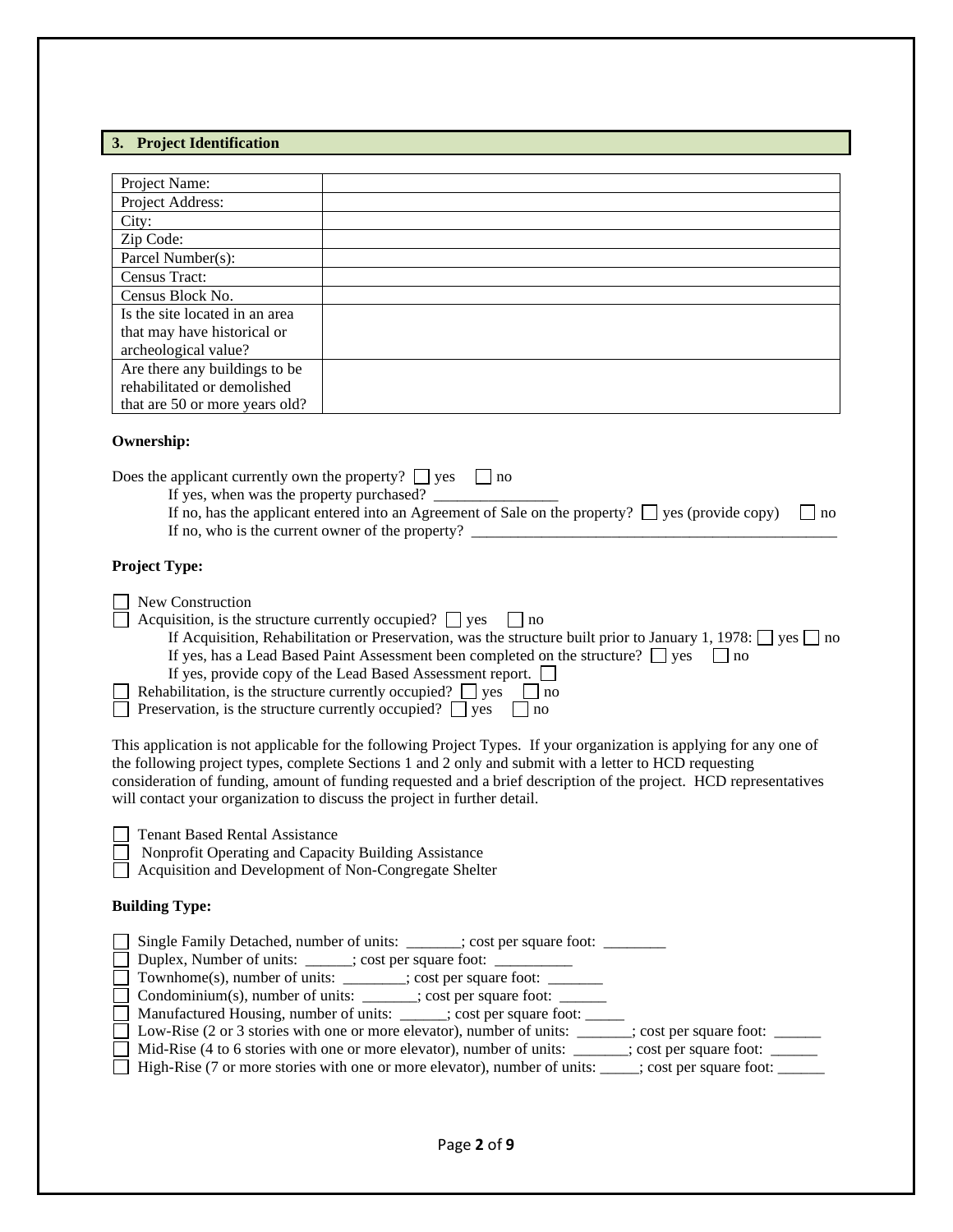#### **Multi-Story Access**

 $\Box$  Walkup  $\Box$  Elevator  $\Box$  N/A

## **Commercial Space:**

 $\Box$  Yes  $\Box$  No

## **Current Zoning / Zoning Variances:**

What is the current Zoning for the parcel(s):<br>Is the proposed project zoned by right?  $\Box$  Yes  $\Box$  No Is the proposed project zoned by right?  $\Box$  Yes If applicable, list the Zoning Variances that will be required for the project to move forward:

| . .                      |  |
|--------------------------|--|
| $\overline{\phantom{a}}$ |  |
| . ب                      |  |
|                          |  |
| <u>.</u>                 |  |

Explain any discussions with the municipality regarding variances needed and what steps are being taken to address the Zoning Board concerns, prior to Zoning approval:

Date of Zoning Board meeting where the Variances will be reviewed: \_\_\_\_\_\_\_\_\_\_\_\_\_\_\_\_\_\_\_\_\_\_\_\_\_\_\_\_\_\_\_\_\_\_\_\_

#### *A contract agreement for County funds will be contingent upon proper zoning for the development.*

#### **4. Funding Request**

| <b>HOME Funds Requested from County:</b> |  |
|------------------------------------------|--|
| Number of HOME Units:                    |  |
| Calculate HOME subsidy per unit:         |  |

Other Financing (check all that apply and complete table below):

- 
- □ Penn HOMES □ Private Loans
- □ LIHTC □ Private Grants
	-
	-
- ☐ Construction Financing Only ☐ Applicant Funds ☐ Construction and Permanent Financing ☐ Permanent Financing Only
	-
- 
- $\Box$  Other (explain)  $\Box$

| <b>Funding Source:</b>                         | Amount | <b>Date Secured</b> | <b>Pending</b> |
|------------------------------------------------|--------|---------------------|----------------|
| <b>LIHTC</b>                                   |        |                     |                |
| PennHOMES                                      |        |                     |                |
| <b>Construction Financing Only</b>             |        |                     |                |
| <b>Construction and Permanent</b><br>Financing |        |                     |                |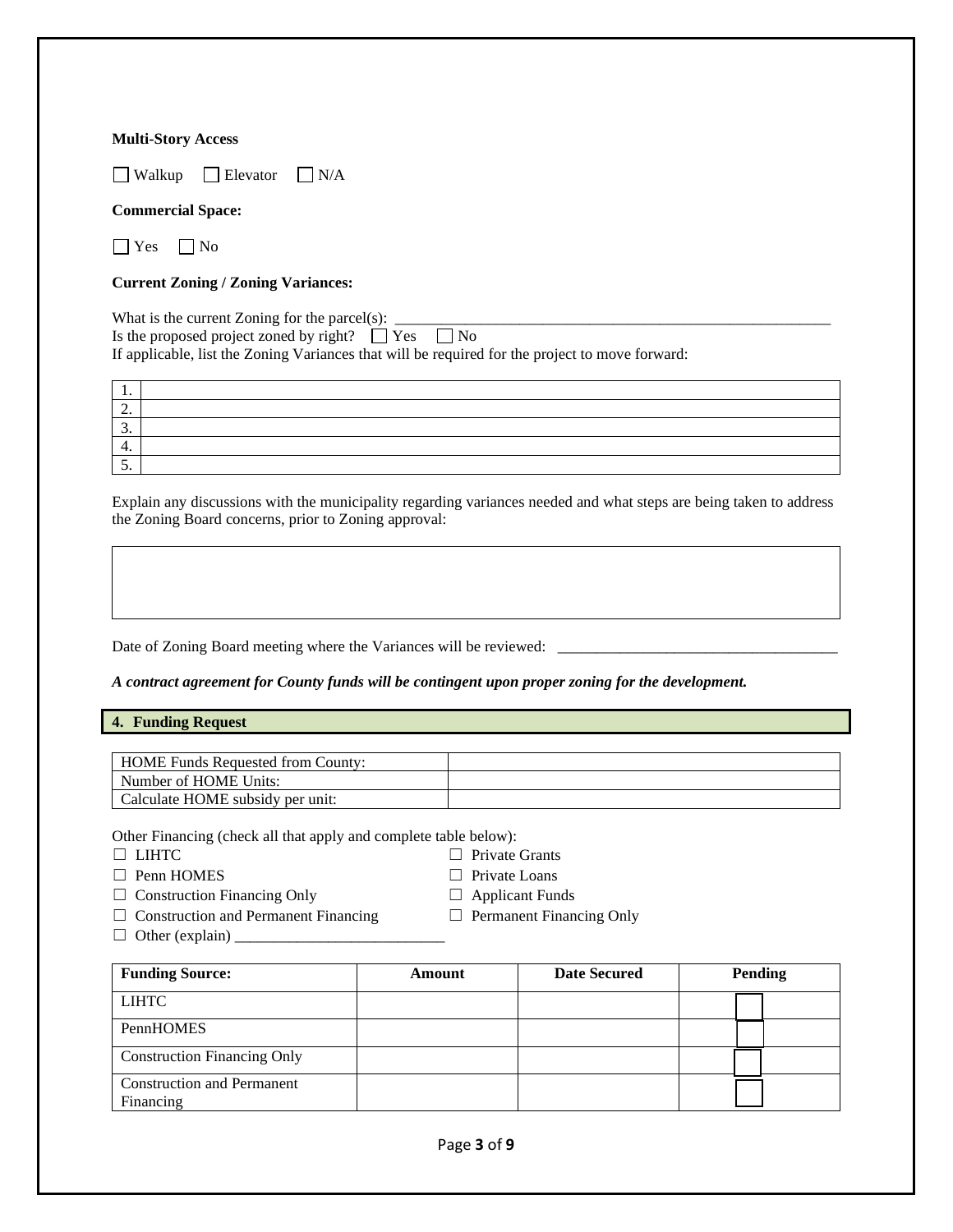| Private grants           |  |  |  |
|--------------------------|--|--|--|
| Private loans            |  |  |  |
| Applicant's funds        |  |  |  |
| Permanent Financing Only |  |  |  |
| Capital Investment       |  |  |  |
| Other (please specify)   |  |  |  |

*Attach documentation of all commitments.*

#### **5. Target Population:**

#### **Occupancy Type (check all that apply):**

 $\Box$  General Occupancy, # of units \_\_\_\_\_\_\_\_

- ☐ Senior 55+, # of units\_\_\_\_\_\_\_\_
- ☐ Senior 62+, # of units \_\_\_\_\_\_\_\_

☐ Set Aside Units, identify population: \_\_\_\_\_\_\_\_\_\_\_\_\_\_\_\_\_\_, # of units \_\_\_\_\_\_\_\_

☐ Handicap Accessible Units, # of units \_\_\_\_\_\_\_

 $\Box$  Qualifying Populations (refer to definition section of this document), # of units

☐ Other Targeted Populations (specify) \_\_\_\_\_\_\_\_\_\_\_\_\_\_\_\_\_\_\_\_\_\_\_\_\_\_\_\_\_\_\_\_\_, # of units \_\_\_\_\_\_\_\_

#### **Indicate the Number of Households this project will target (as determined by the HOME Program):**

| At or below 80% of median family income: |  |
|------------------------------------------|--|
| At or below 60% of median family income: |  |
| At or below 50% of median family income: |  |
| At or below 20% of median family income: |  |

## **6. Unit configuration & Rental Income Projections:**

| # of<br><b>Bedrooms</b><br>$(0 = SRO)$ | No. of<br><b>Units</b> | Average<br><b>Square</b><br>Feet | # of 811 /<br><b>PBV</b><br><b>Units</b> | <b>Tenant</b><br>Paid<br>Rent | <b>Utility</b><br>Allow. | <b>Total</b><br><b>Tenant</b><br><b>Expense</b> | Rental<br><b>Assistance</b><br><b>Payment</b><br>/Source* | <b>Total</b><br>Housing<br><b>Expense</b> | <b>Targeted</b><br><b>Income</b><br>Level | <b>Targeted</b><br>Rent<br>Level |
|----------------------------------------|------------------------|----------------------------------|------------------------------------------|-------------------------------|--------------------------|-------------------------------------------------|-----------------------------------------------------------|-------------------------------------------|-------------------------------------------|----------------------------------|
|                                        |                        |                                  |                                          |                               |                          |                                                 |                                                           |                                           |                                           |                                  |
|                                        |                        |                                  |                                          |                               |                          |                                                 |                                                           |                                           |                                           |                                  |
|                                        |                        |                                  |                                          |                               |                          |                                                 |                                                           |                                           |                                           |                                  |
|                                        |                        |                                  |                                          |                               |                          |                                                 |                                                           |                                           |                                           |                                  |
|                                        |                        |                                  |                                          |                               |                          |                                                 |                                                           |                                           |                                           |                                  |

\*If applicable provide the amount and source of subsidy S8FMR – Section 8 Fair Market Rent HV – Housing Vouchers PBS8 – Project Based Section 8 Certificate O – Other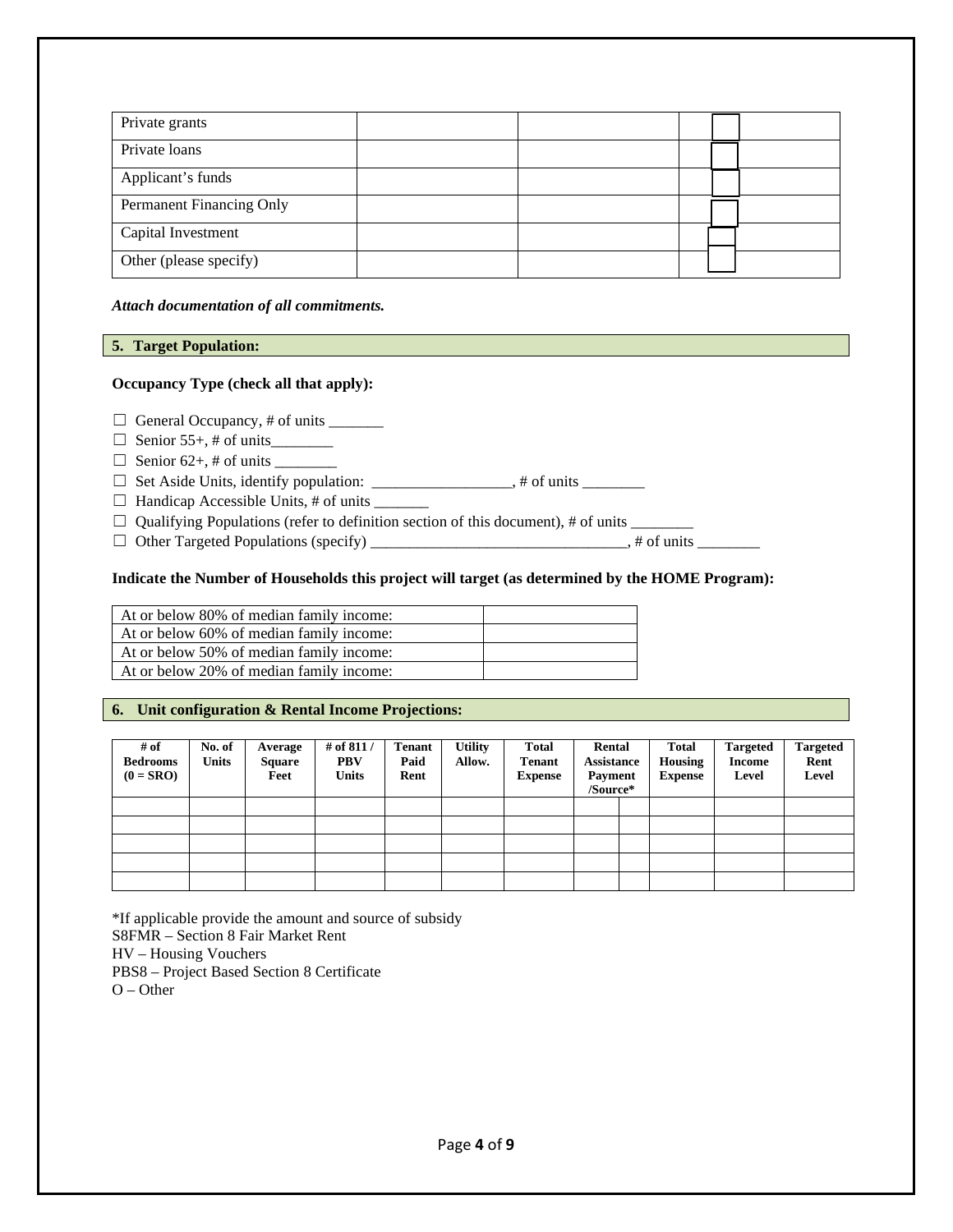## **7. Sources and Uses / Development Budget:**

Provide the budget items and identify the Sources and Uses of funds for the project. The Development Budget must include all construction costs (include hard cost/unit) and soft costs. Indicate sources of permanent and construction financing proposed gap financing and deferred developer fees. If the project is also applying for tax credits, attach the LIHTC Development Budget (in Excel format) with your application.

Include a Project Sources & Uses / Development Budget in an EXCEL format only.

### **If you need a Sources & Uses / Development Budget for your application, please email [HCD@buckscounty.org](mailto:HCD@buckscounty.org) to request a Sources & Uses / Development Budget for your application.**

#### **8. Annual Operating Budget :**

Provide an Annual Operating Budget providing the budget items and identify the Income, Expenses, Reserves and Debt Service for the project. The operating proforma must be in an EXCEL format only, as applicable:

- For LIHTC projects provide a **30 year** operating proforma.
- For rental projects not applying for LIHTC provide a **20 year** operating proforma

**Identify the use HOME Funds in the HOME/HTF column on the Sources side of the development budget. (All uses must be HOME Eligible Project Costs as outlined in §92.206).**

**If you need an operating proforma for your application, please emai[l HCD@buckscounty.org](mailto:HCD@buckscounty.org) to request an operating proforma for your application.**

**Applications also applying for LIHTC may submit the PHFA operating proforma, sources and uses and development budget, in EXCEL format only, from your PHFA application.**

### **LONG-TERM AFFORDABILITY**

Minimum number of years property will be committed to servicing low-income households:

**9. Development Schedule:** Use actual calendar dates. Be sure to include dates of initial closing, construction start, and substantial completion. Alternative development schedules including this information may be attached and will be accepted.

| Activity | <b>Anticipated Completion Dates</b> |
|----------|-------------------------------------|
|          |                                     |
|          |                                     |
|          |                                     |
|          |                                     |
|          |                                     |
|          |                                     |
|          |                                     |
|          |                                     |
|          |                                     |
|          |                                     |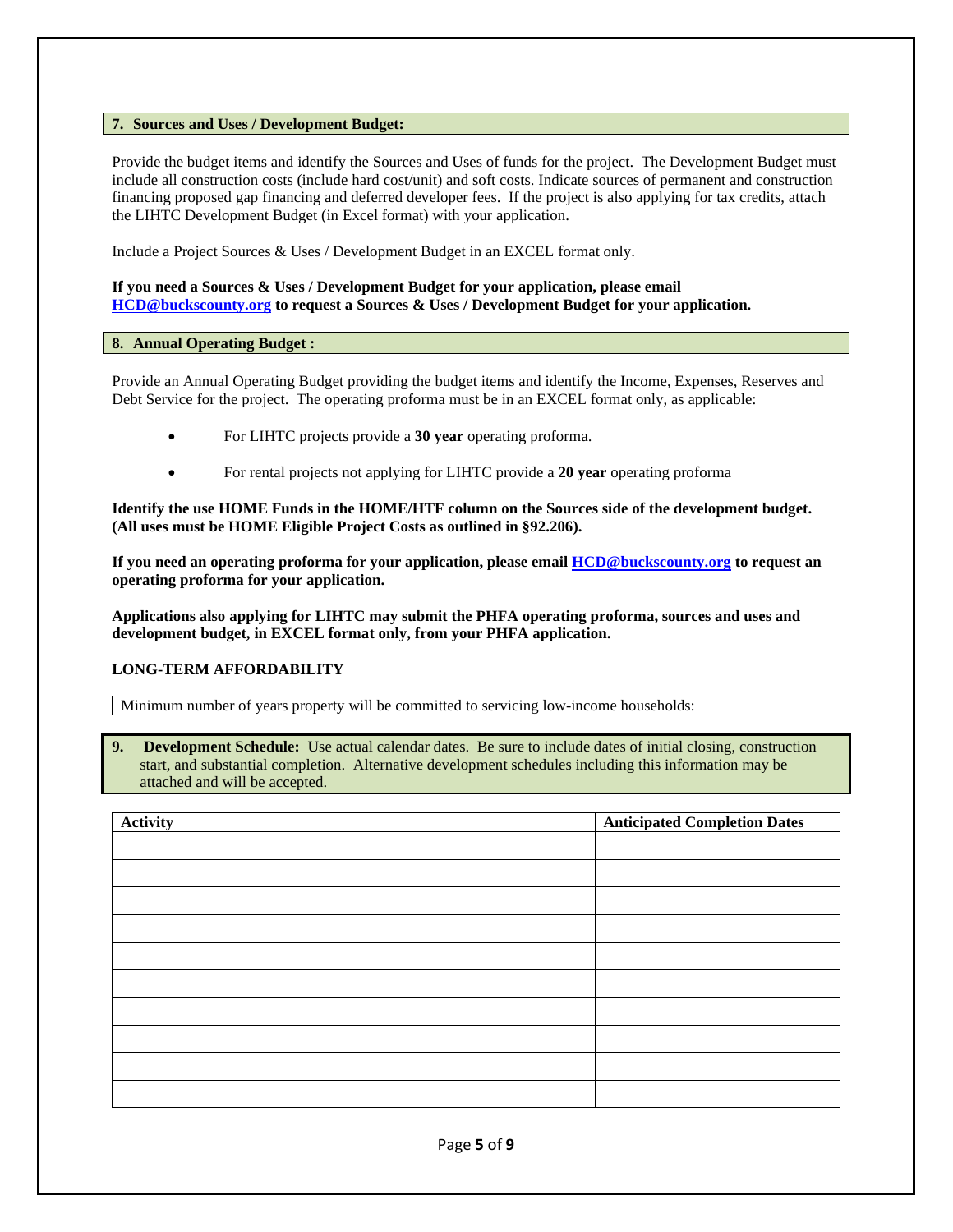#### **10. Environmental Review:**

**All federally funded projects are required to have Environmental Clearance prior to conducting any choice limiting actions. Choice limiting actions include acquisition, demolition, disposition, rehabilitation, repair, new construction, site preparation and leasing or any other activities that commit to future activities.**

**Note: If any of the information below is not available at the time of application, it will be required before entering into a funding commitment.**

## **Project Description - Provide detailed information about the project:**

1) Explain any proposed physical alteration of the site (examples: demolition, exterior alteration, including painting, siding, replacement windows, etc., rehabilitation, or new construction, including expansion, replacement, etc.). Also include specifics, such as square footage, linear footage, and/or number and type of items to be installed, altered, constructed, or replaced:

2) Provide the full project scope of work for the project (example: explain in detail the entire project from predevelopment to construction or rehabilitation). The environmental review process considers the full scope of the project, not only the activities this application represents:

**Attach the following to the application:**

- ☐ **Site Map with locations for all planned activities clearly indicated.**
- ☐ **Photographs of existing conditions at the project location.**
- ☐ **Site plans, drawings, and cost estimates.**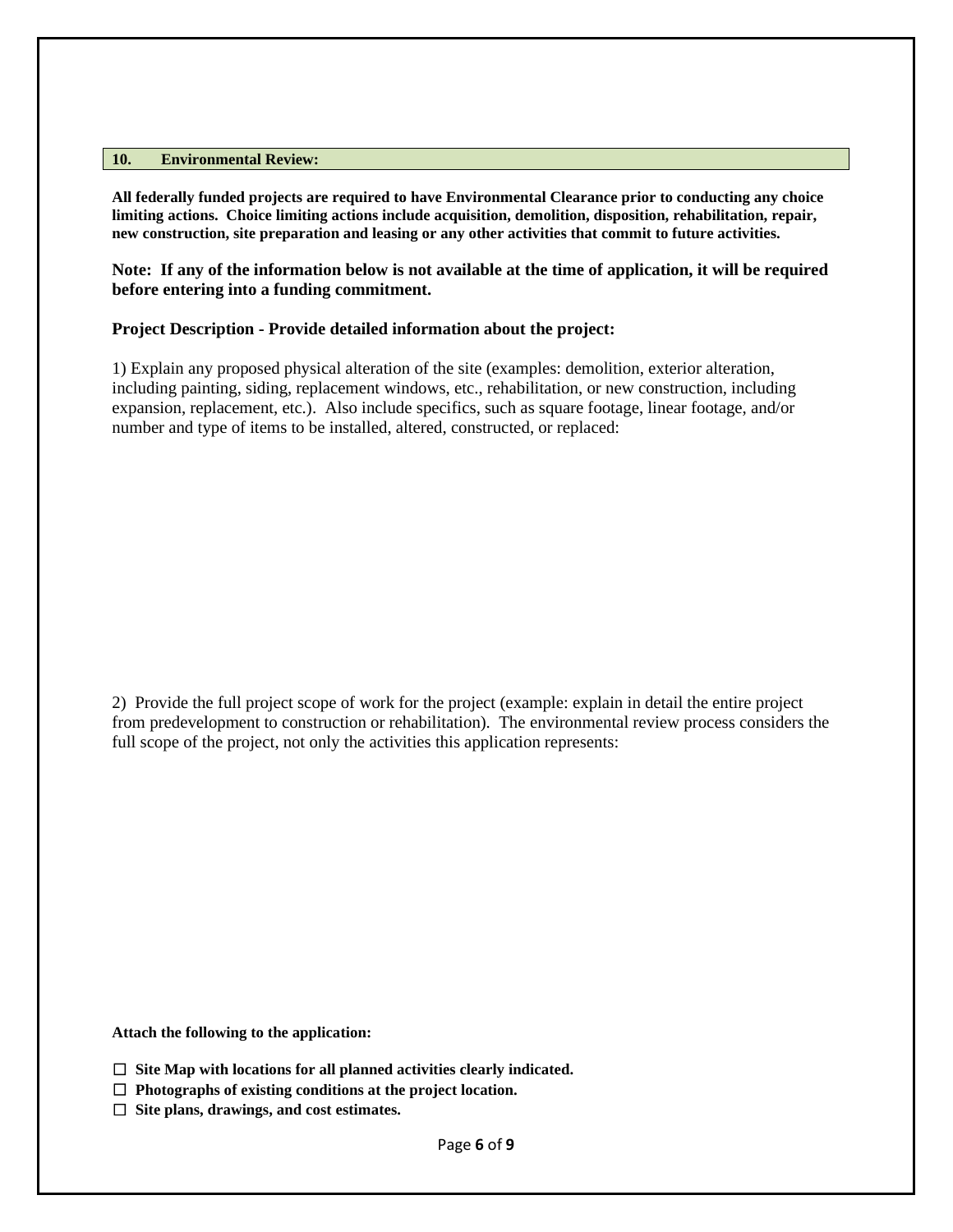**11. Project need:** Provide a detailed assessment of the current housing market in the project area.Describe the demand for the proposed housing project in relation to existing housing and economic conditions in the geographic area. Explain how the proposed number and type of units will address the need. Also include information regarding project area rents/home values, area median family income and area housing and construction trends.

Attach all relevant housing data and corroborating information such as appraisal, market study, housing authority waiting list, etc. If appraisal and market study are not available at the time of application, please provide as available. Any commitment to the project will be contingent upon the review of the reports. *(May be included as a separate attachment)*

**12. Site Selection / Project Design:** Evaluate advantages and disadvantages of the area.Describe the proposed project area, including types and condition of housing, availability of public transportation, location and quality of schools, access to shopping and employment centers; information on crime and other information relevant to the site. Describe any special architectural design features and site planning elements, particularly regarding open space and historical character.

*(May be included as a separate attachment)*

## **13. Affirmative Fair Marketing Plan**

Provide a completed Affirmative Fair Marketing Plan found at <https://www.hud.gov/sites/documents/935-2A.PDF> for any rental projects containing more than five (5) units.

**14. Services provided (if applicable):** Describe training and/or services that will be provided to foster resident's self-sufficiency. Explain how access to services will be provided (i.e. referral, case management, etc.), who will provide the services, how often and/or how long these services will be offered, how many people are expected to benefit, and how the services will be funded. If the project will provide supportive housing for those experiencing homelessness, list the specific supports provided and approach to those supports. *(Attach any letters of service or funding commitment letters from the provider)*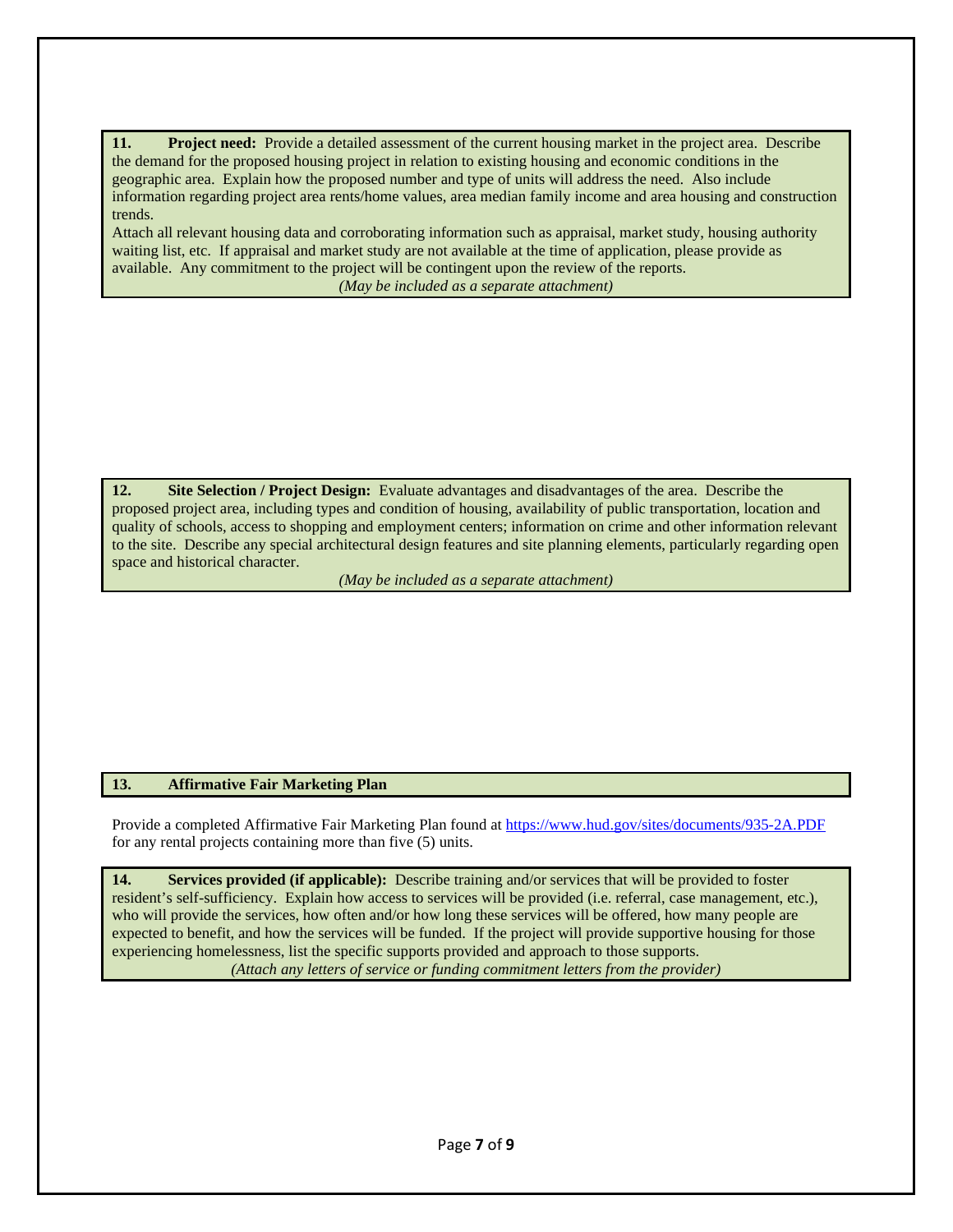**15. Community Involvement:** Explain how long and in what manner the applicant has served the community in which the project will be located. Also, describe any support the proposed project has received from local elected officials, community groups, and potential project residents.

*(Attach letters or evidence of local support for the project)*

**16. Applicant Ability:** Describe the objective, management structure, and staffing of your organization. Explain your organization's past experience as a developer and ability to implement and manage low-income housing, including projects completed of a similar nature. If a third party will be involved in management or service provision, describe its role.

*(May be included as a separate attachment)*

## **17. Attach the following to the completed application**

| Resolution authorizing action to approve submission of application                                       |
|----------------------------------------------------------------------------------------------------------|
| Certificate of Nonprofit Status (if applicable)                                                          |
| $\Box$ Articles of Incorporation                                                                         |
| $\Box$ By-Laws                                                                                           |
| Most Current List of Board of Directors or Officers                                                      |
| Names, addresses and phone numbers of the key members of the development team assembled for the project, |
| (i.e. architect, engineer, processing agent, property manager, attorney, etc.)                           |
| Most recent financial statements and audit                                                               |
|                                                                                                          |
| $\Box$ Any partnership agreements                                                                        |
| $\Box$ Proposed Tenant Selection Plan to be utilized for the project                                     |
|                                                                                                          |
|                                                                                                          |
| Page 8 of 9                                                                                              |